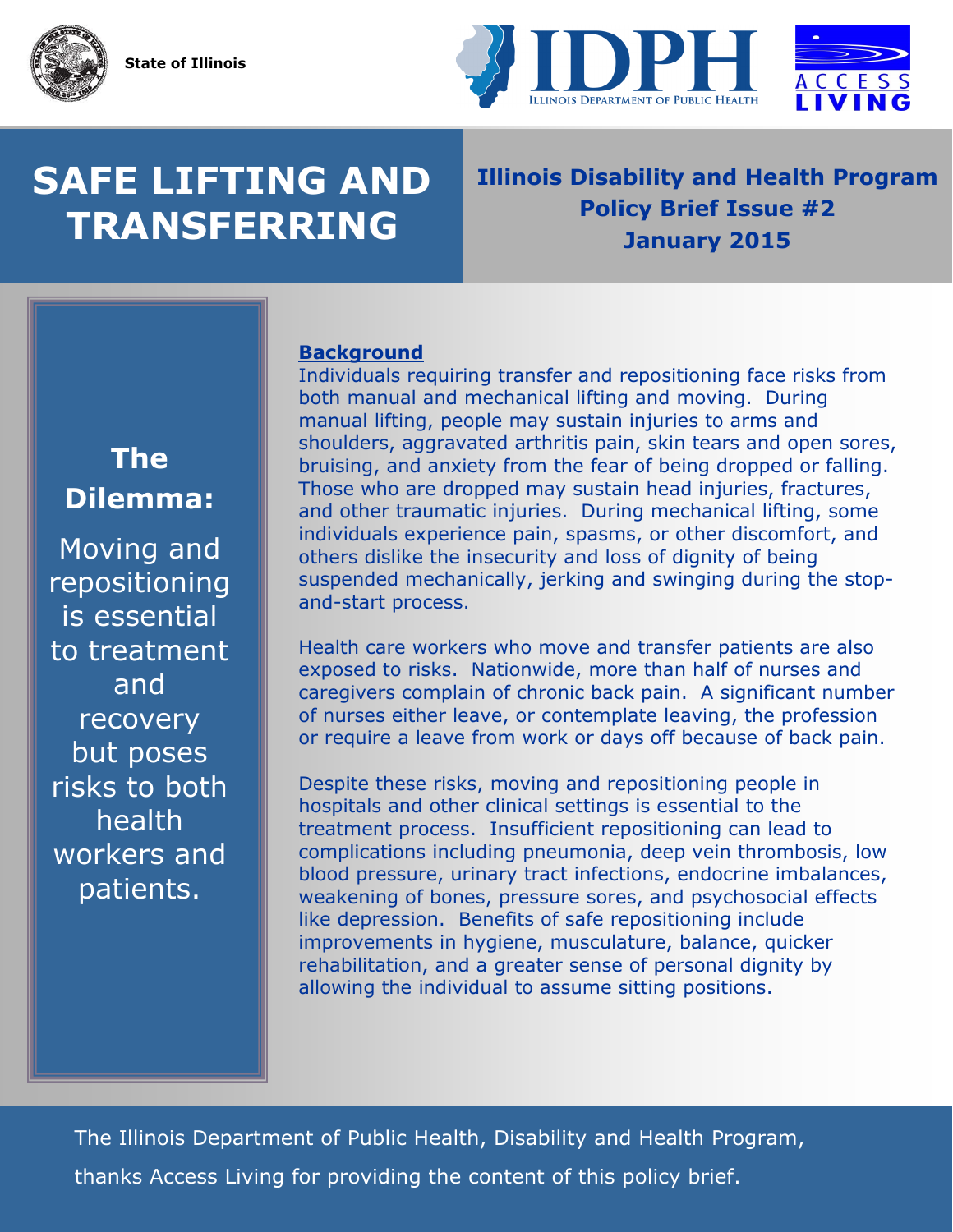#### **Strategies to Resolve this Dilemma**

#### **1. Training of care providers and a safe-lifting team**

All workers in hospitals and other clinical settings should be trained in risk assessment and techniques for safe manual and mechanical lifting. At least annual competency training and refresher training on lifting and transferring for all health care workers is critical, optimally including actual execution and practice of manual and mechanical techniques.

Use of a trained safe-lifting team is strongly encouraged as an effective means to promote the safety of both workers and patients, increase efficiency, and reduce costs. A team trained in use and maintenance of lifting equipment fosters choices of equipment that are well-suited to the particular individual and task at hand and helps to ensure that such equipment is accessible, properly used, and in good working condition. For patients who prefer a manual lift, the team should be trained on ergonomic principles and techniques. Studies on safe-lifting teams demonstrate that facilities and their workers benefit through reduction of staff and patient injuries; reduction of lost work days; lower workers' compensation insurance premiums; and increased worker morale.

#### **2. The primacy of personal choice and dignity**

As discussed, a preference for manual or mechanical lifting and moving is very much an individual matter. Manual lifting may result in physical injuries and psychological trauma consisting of insecurity, anxiety, and embarrassment. Some people being mechanically transferred experience pain, spasms, or other discomfort and dislike the insecurity and loss of dignity of being suspended mechanically.

A lifting and transferring policy must embody the right of people to choose among a range of options that include both manual and mechanical lifting. An analogy may be drawn to the choices provided to passengers in accessing a public bus: step up entrances for nondisabled persons, wide ramps for persons using wheelchairs and scooters, and kneeling buses, all options to be selected by the passenger and not by the transit operator. In the health care context, respect for dignity and choice requires recognizing that people who require lifting and transferring know what kind of assistance will work best for them. Their preferences should be honored except in rare circumstances, such as a bariatric patient's preference for manual lifting which would place both the individual and staff at risk of injury. If a personal choice is overruled in compelling circumstances, the hospital or clinic should have a policy and practice of documenting in writing the circumstances and reasons for the refusal.

Over the last few years, Access Living, in collaboration with Multiple Sclerosis Society-Illinois Chapter, the Illinois Nurses Association, the Illinois Hospital Association, AFSCME, and representatives of the nursing home industry, have worked successfully on bills, now laws, to mandate these policies for Illinois hospitals and nursing homes. Those bills may be accessed by clicking on these links: [Public Act 097-0122](http://www.ilga.gov/legislation/publicacts/fulltext.asp?Name=097-0122) and [Nursing Home Care Act.](http://ilga.gov/legislation/fulltext.asp?DocName=09700SB0680enr&GA=97&SessionId=84&DocTypeId=SB&LegID=55509&DocNum=680&GAID=11&Session=&print=true)